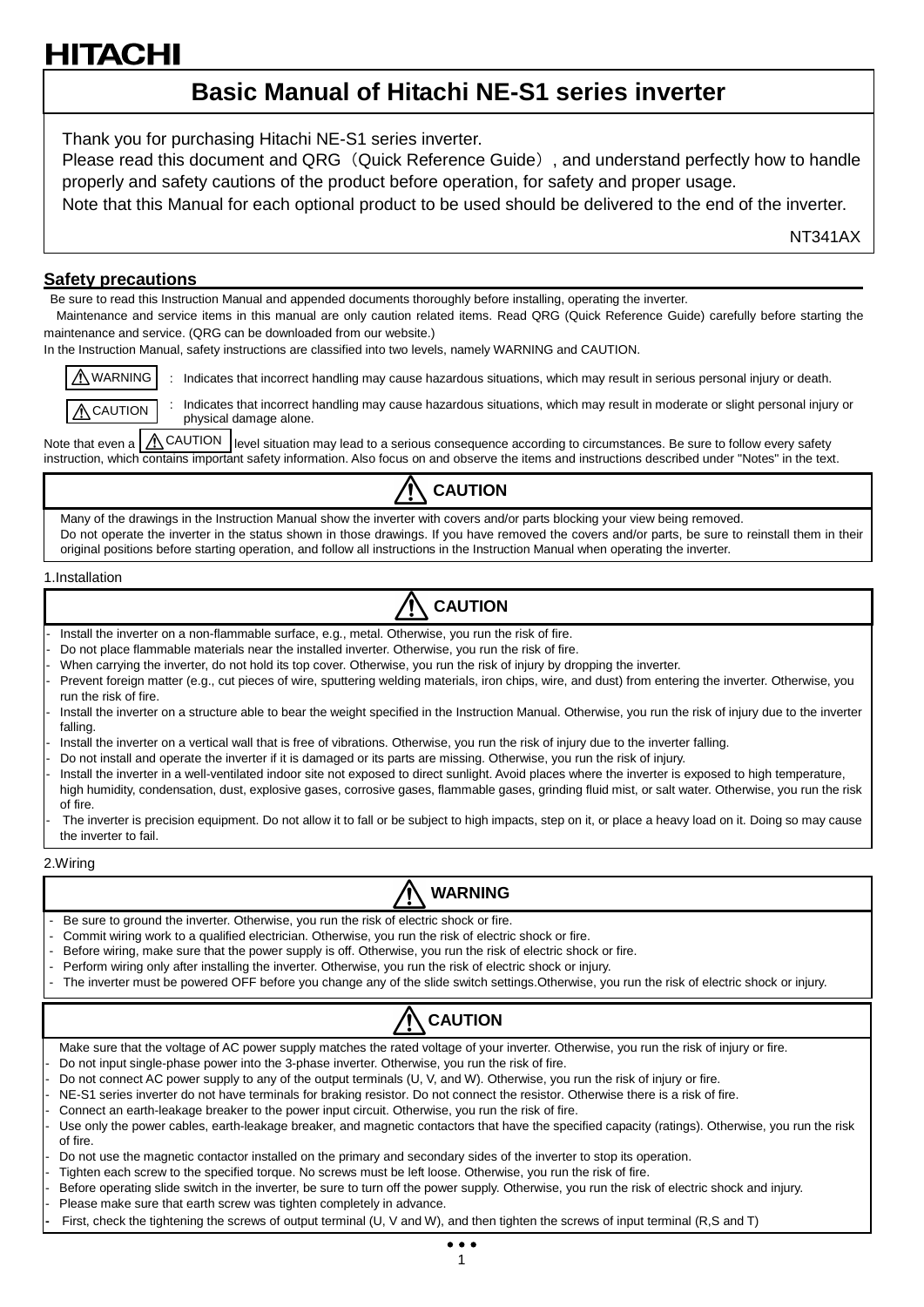3.Operation

# **WARNING**

- While power is supplied to the inverter, do not touch any terminal or internal part of the inverter, check signals, or connect or disconnect any wire or connector. Otherwise, you run the risk of electric shock or fire.
- Be sure to close the top cover before turning on the inverter power. Do not open the top while power is being supplied to the inverter or voltage remains inside. Otherwise, you run the risk of electric shock.
- Do not operate switches with wet hands. Otherwise, you run the risk of electric shock.
- While power is supplied to the inverter, do not touch the terminal of the inverter, even if it has stopped. Otherwise, you run the risk of injury or fire.
- If the retry mode has been selected, the inverter will restart suddenly after a break in the tripping status. Stay away from the machine controlled by the inverter when the inverter is under such circumstances. (Design the machine so that human safety can be ensured, even when the inverter restarts suddenly.) Otherwise, you run the risk of injury.
- Do not select the retry mode for controlling an elevating or traveling device because output free-running status occurs in retry mode. Otherwise, you run the risk of injury or damage to the machine controlled by the inverter.
- If an operation command has been input to the inverter before a short-term power failure, the inverter may restart operation after the power recovery. If such a restart may put persons in danger, design a control circuit that disables the inverter from restarting after power recovery. Otherwise, you run the risk of injury.
- Prepare the additional emergency stop switch in addition to the stop key of the integrated operator and/or the optional operator. Otherwise, there is a danger of injury.
- If an operation command has been input to the inverter before the inverter enters alarm status, the inverter will restart suddenly when the alarm status is reset. Before resetting the alarm status, make sure that no operation command has been input.
- While power is supplied to the inverter, do not touch any internal part of the inverter or insert a bar in it. Otherwise, you run the risk of electric shock or fire.
- Run/Stop/Reset is integrated in one button,before you press the button, please make sure that the machine(facility)
- Otherwise, you run the risk of injury or damage to the machine controlled by the inverter.



- Do not touch the heat sink, which heats up during the inverter operation. Otherwise, you run the risk of burn injury.
- The inverter allows you to easily control the speed of motor or machine operations. Before operating the inverter, confirm the capacity and ratings of the motor or machine controlled by the inverter. Otherwise, you run the risk of injury.
- Install an external brake system if needed. Otherwise, you run the risk of injury.
- When using the inverter to operate a standard motor at a frequency of over 60 Hz, check the allowable motor speeds with the manufacturers of the motor and the machine to be driven and obtain their consent before starting inverter operation. Otherwise, you run the risk of damage to the motor and machine.
- During inverter operation, check the motor for the direction of rotation, abnormal sound, and vibrations. Otherwise, you run the risk of damage to the machine driven by the motor.
- Regardless Run command setting(A002/A202) if the key is pressed, inverter starts running. Therefore, if you selected Run command such as operator or terminal, please handle the key after you made sure that the machine/facility is operated safety.

4.Maintenance, inspection, and parts replacement



Before inspecting the inverter, be sure to turn off the power supply and wait for 10 minutes or more. Otherwise, you run the risk of electric shock. (Before inspection, confirm that the Charge lamp on the inverter is off.)

In case the power indication of the operator does not turn ON after power-up, inverter may be damaged. In that case, the inspection must be done after waiting two hours or more of the power OFF. Otherwise there is a danger of electric shock and/or injury.

- Commit only a designated person to maintenance, inspection, and the replacement of parts.
- (Be sure to remove wristwatches and metal accessories, e.g., bracelets, before maintenance and inspection work and to use insulated tools for the work.) Otherwise, you run the risk of electric shock and injury.

5.Others



- Do not discard the inverter with household waste. Contact an industrial waste management company in your area who can treat industrial waste without polluting the environment.

# **WARNING**

Never modify the inverter. Otherwise, you run the risk of electric shock and injury. Do not discard the inverter with household waste. Contact an industrial waste management company in your area who can treat industrial waste without polluting the environment.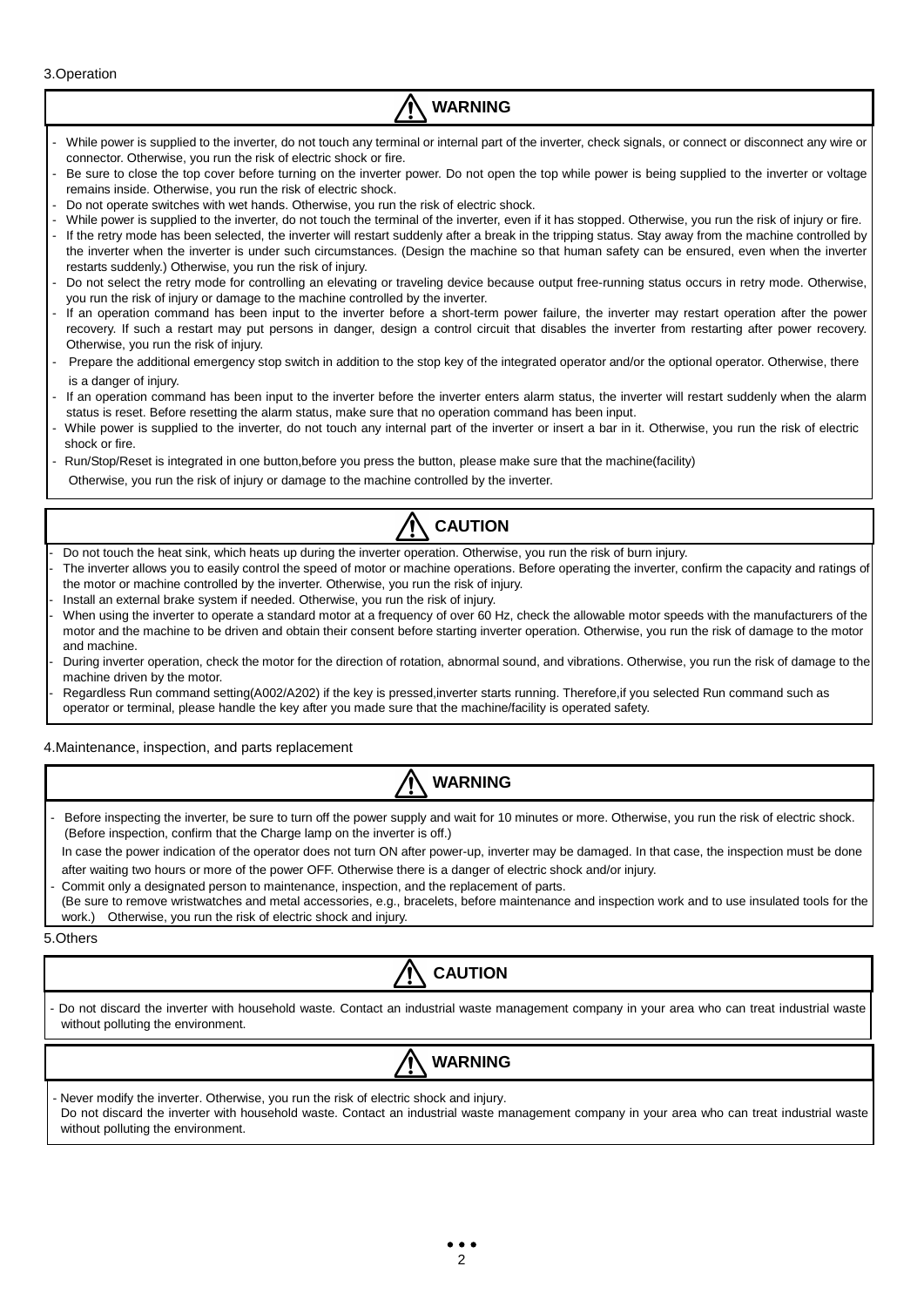# **Cautions for UL and cUL**

(Standard to comply with : UL508C,CSA C22.2 No.14-05)

Wiring diagram of inverter



- a) Maximum surrounding air temperature rating of 50ºC..
- b) Solid State motor overload protection reacts with max. 150 % of FLA.
- c) Suitable for use on a circuit capable of delivering not more than 100,000 rms Symmetrical Amperes, 240 Volts Maximum.
- d) Drive has no provision for motor over temperature protection. Motor over temperature protection is required at end application.
- e) When Protected by J, CC, G or T Class Fuses." or "When Protected By A Circuit Breaker Having An Interrupting Rating Not Less Than 100,000 rms Symmetrical Amperes, 240 Volts Maximum.
- f) Integral solid state short circuit protection does not provide branch circuit protection. Branch circuit protection must be provided in accordance with the National Electrical Code and any additional local codes.
- g) Drive has no provision for motor over temperature protection. Motor over temperature protection is required at end application.
- h) Use 60/75ºC CU wire only.
- i) Tightening torque and wire range as shown in the table below.

| Model No.        | <b>Required Torque</b><br>(N.m) | Wire Range<br>(AWG) |
|------------------|---------------------------------|---------------------|
| <b>NES1-002S</b> | $0.8 - 1.0$                     | $16 - 14$           |
| <b>NES1-004S</b> | $0.8 - 1.0$                     | $16 - 14$           |
| <b>NES1-007S</b> | 1.8                             | $14 - 12$           |
| <b>NES1-015S</b> | 1.8                             | $12 - 10$           |
| <b>NES1-022S</b> | 1.8                             | 10                  |
| <b>NES1-002L</b> | $0.8 - 1.0$                     | $16 - 14$           |
| <b>NES1-004L</b> | $0.8 - 1.0$                     | $16 - 14$           |
| <b>NES1-007L</b> | $0.8 - 1.0$                     | $16 - 14$           |
| <b>NES1-015L</b> | 1.8                             | 14                  |
| <b>NES1-022L</b> | 1.8                             | 12                  |

j) Distribution fuse and circuit breaker size marking is included in the manual to indicate that the unit shall be connected with a Listed Cartridge Nonrenewable fuse or Inverse time circuit breaker, rated 600 Vac with the current ratings as shown in the table below:

|                  | Fuse                   |         | <b>Circuit Breaker</b> |         |  |
|------------------|------------------------|---------|------------------------|---------|--|
| Model No.        | <b>Type</b>            | Maximum | <b>Type</b>            | Maximum |  |
|                  |                        | Rating  |                        | Rating  |  |
| <b>NES1-002S</b> |                        | 10 A    |                        |         |  |
| <b>NES1-004S</b> |                        |         |                        | 15A     |  |
| <b>NES1-007S</b> | Class J. CC.<br>G or T | 20 A    | <b>Inverse Time</b>    |         |  |
| <b>NES1-015S</b> |                        | 30 A    |                        | 30 A    |  |
| <b>NES1-022S</b> |                        |         |                        |         |  |
| NES1-002L*       |                        |         |                        |         |  |
| NES1-004L*       |                        | 10A     |                        | 15A     |  |
| NES1-007L*       | Class J. CC.<br>G or T |         | <b>Inverse Time</b>    |         |  |
| <b>NES1-015L</b> |                        | 15 A    |                        |         |  |
| <b>NES1-022L</b> |                        | 20 A    |                        | 20 A    |  |

\* In case of using Circuit Breaker, an additional 5 A external protector is needed.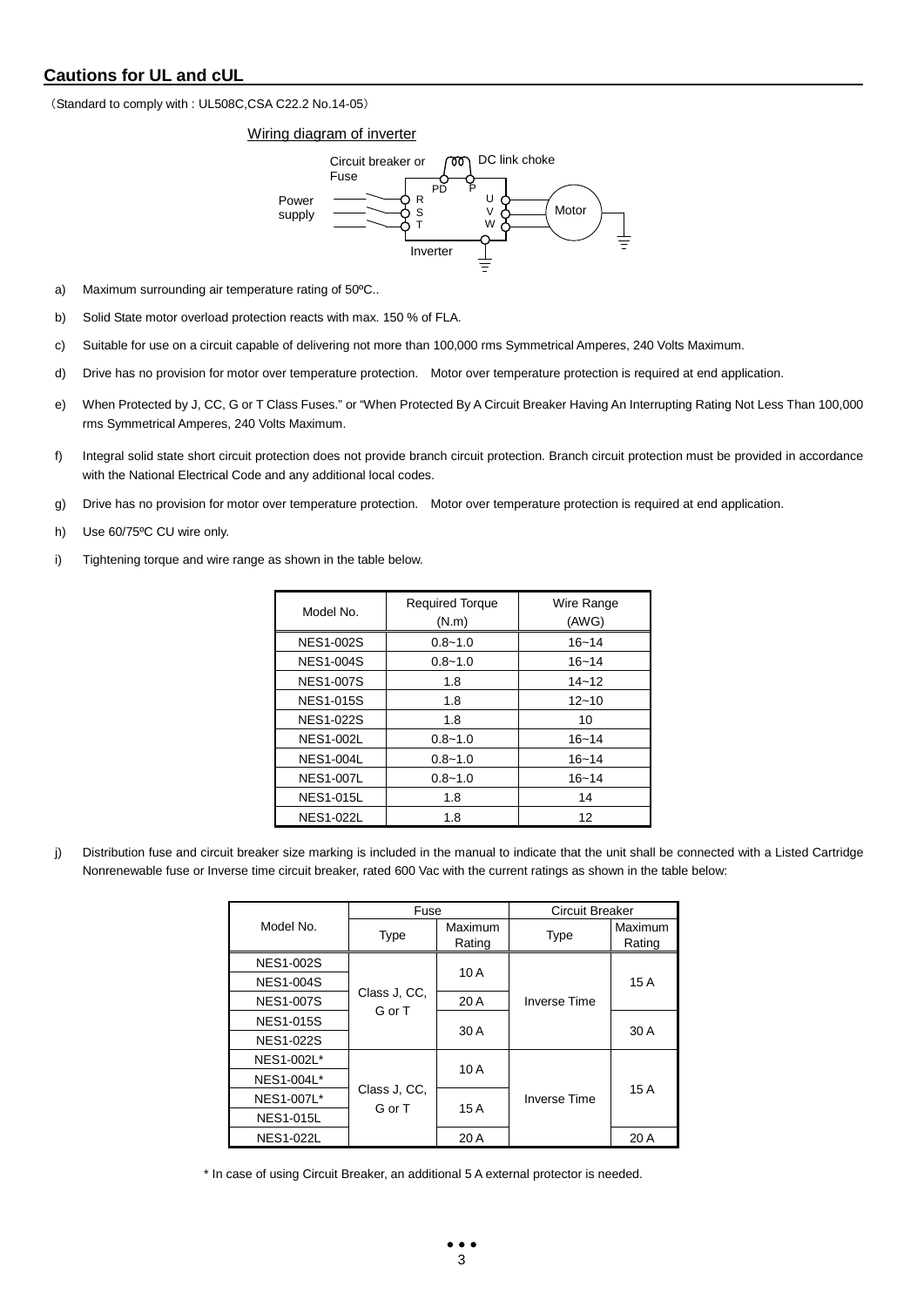# **1.1 Inspection at unpacking**

Please check the followings after unpacking.

Please contact Hitachi if there are any problems like below on the product.

(1) Any damage during transportation?

- (2) Basic manual (English and Japanese) are packed together with the product?
- (3) The product is the one you ordered (check with the specification label)



Specification label



Example of the specification label

# **1.2 Basic Manual (This document)**

This Basic manual is for NE-S1 series inverters.

Read this manual carefully for the proper operation of the product. Please keep this manual for future usage. Please refer to QRG for the further detailed information. QRG can be downloaded from our website. When you use any options, please refer to the manual of each option.

# **1.3 In case of contact**

In case of contacting to the store you bought the product or Hitachi, please inform the following information.

- (1) Model name of the inverter
- (2) Manufacturing number
- (3) When you bought the product
- (4) Contents of your inquiry
	- Damaged portion and condition, and els

# **1.4 Warranty Terms**

The warranty period under normal installation and handling conditions shall be two (2) years from the date of manufacture, or one (1) year from the date of installation, whichever occurs first. The warranty shall cover the repair or replacement, at Hitachi's sole discretion, of ONLY the inverter that was installed.

- 1. Service in the following cases, even within the warranty period, shall be charged to the purchaser:
	- a. Malfunction or damage caused by mis-operation or modification or improper repair
	- b. Malfunction or damage caused by a drop after purchase and transportation
	- c. Malfunction or damage caused by fire, earthquake, flood, lightening, abnormal input voltage, contamination, or other natural disasters
- 2. When service is required for the product at your work site, all expenses associated with field repair shall be charged to the purchaser.
- 3. Always keep this manual handy; please do not lose it. Please contact your Hitachi distributor to purchase replacement or additional manuals.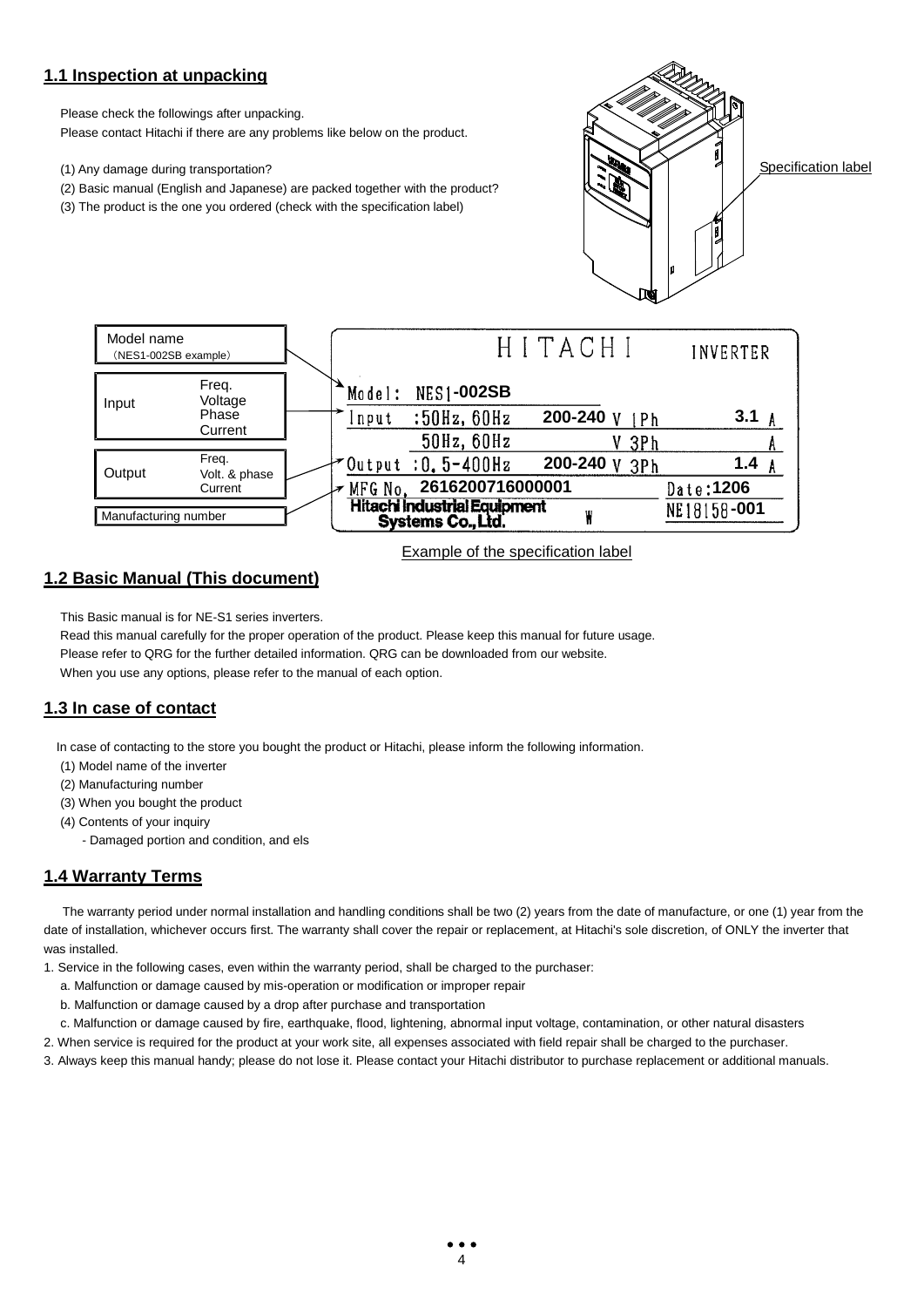# **2. Name of each portion (removing the front cover)**



|                | Name                            | Description                                                                                          |
|----------------|---------------------------------|------------------------------------------------------------------------------------------------------|
| (1)            | Connector of dedicated operator | Dedicated operator for NE-S1 (NES1-OP) can be connected.                                             |
|                | for NES1-OP                     |                                                                                                      |
| ②              | RUN/STOP/RESET key              | Push key for run, stop and reset operation.                                                          |
| $\circled{3}$  | Intelligent relay terminal      | Output terminal for intelligent relay (1c contact).                                                  |
| $\circledA$    | Main terminal                   | For connecting power supply, motor output and DC reactor.                                            |
| $\circledS$    | Switch for termination resistor | Changeover for integrated resistor (100 $\Omega$ ) for RS485. Integrated resistor of 100 $\Omega$ is |
|                |                                 | connected when turning ON.                                                                           |
| $^{\circledR}$ | Switch for RS485/OPE            | Changeover switch for RS422/RS485.                                                                   |
| $\circledcirc$ | RS422/RS485 port                | Connector for RS485 external operator or PC software (RJ45 jack)                                     |
| $\circledS$    | Switch for O/OI (analog input)  | Voltage input (O) or current input (OI) can be selected.                                             |
|                | changeover                      |                                                                                                      |
| ◉              | Logic terminal A,B              | Terminal for connecting input/output signals (digital/analog) for the inverter control.              |
| 10             | Charge lamp                     | Turns ON when the internal DC bus voltage is 45V or more.                                            |
|                |                                 | In case of wiring, maintenance or else, be sure to check that this lamp is turned OFF after          |
|                |                                 | waiting 10 minutes of power OFF.                                                                     |

Note 1) Refer to page 13 for the description of the display and key operation.

Note 2) Position of ⑩charge lamp depends on the model. Refer to page 11 for the details.

Note 3) Pay attention when operating by PC via ⑦RS422/RS485 port, because the operation can also be done from the panel of the inverter. Note 4) Be sure to turn power OFF when connecting or disconnecting the operator such as OPE-SRmini,OPE-S,WOP to the ⑦RS422/RS485 port.

# **3. Cautions for installation**

①Caution during transportation

Please pay attention when carrying the product because it is covered by plastic case.

Especially, do not put pressure onto the front cover and terminal cover. Otherwise there is a risk of falling down the product. Please do not use products having damage, and/or lacking components.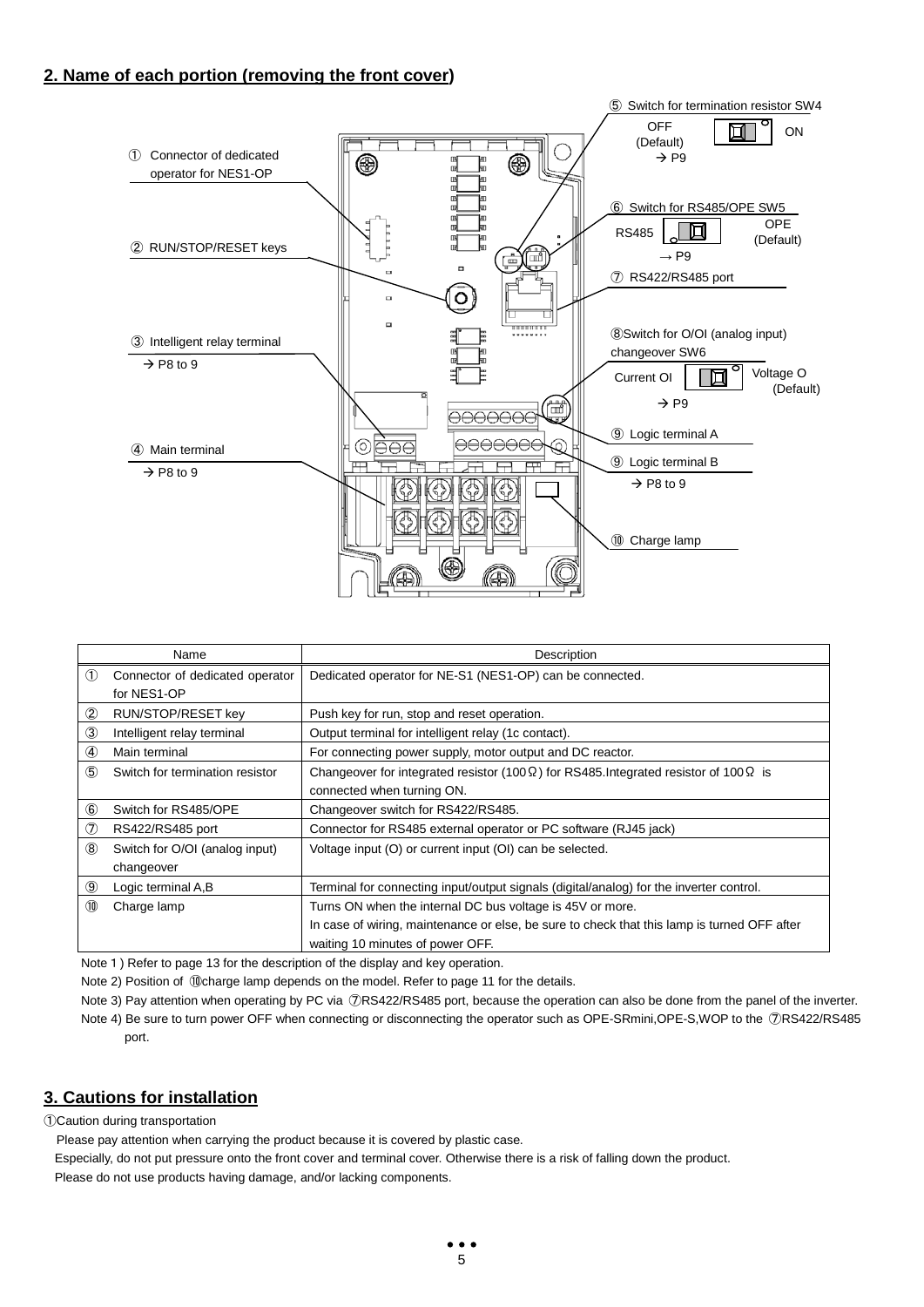#### ②Ensure Adequate Ventilation

To summarize the caution messages – you will need to find a solid, non-flammable, vertical surface that is in a relatively clean and dry environment. In order to ensure enough room for air circulation around the inverter to aid in cooling, it is recommended to maintain the specified clearance and the inverter specified in the below diagram.



#### ③Caution for ambient temperature

Set ambient temperature at installation site within the standard specification range (-10~50°C). Measure ambient temperature at the place apart by 5cm from the bottom center of inverter main body and confirm that it is within the allowable temperature range.

Using the inverter at higher temperature than allowable temperature may result in shortening of lifetime of inverter (especially of electrolytic capacitor). Derating curve is shown on QRG (Please refer to the website.)

#### ④Do not install the inverter in such places as high temperature, high humidity, or easy to condensate.

Use the inverter within the allowable humidity range (20~90%RH) described in standard specifications.

Especially, please use it in place where no dew condensation occurs. If dew condensation occurs and beading is generated inside the inverter, electronic parts are short-circuited each other to cause a failure. Also, please avoid installing it in a location which receives direct sunlight.

#### ⑤Caution for installation environment

Please avoid installing the inverter in such places where dust, corrosive gas, explosive gas, flammable gas, mist of grinding fluid, or salt pollution, etc. exists.

Invasion of dust, dirt etc. into the inverter may cause a failure. So, when you use it in dusty place by necessity, please devise a countermeasure such as putting it into a closed type chassis.



⑥Cautions for installation direction¥

Surface of the installation must be no vibration, and should be capable of holding the weight of the product. And the product must be fixed to the surface with a proper screws with vertical direction. Be sure to screw using all the screw holes for the installation.

(002L/SB,004L/SB,007LB : 2 positions, 007SB,015L/SB,022L/SB : 4 positions)

There is a risk of performance failure, and/or breakdown when the product is not installed vertical direction.

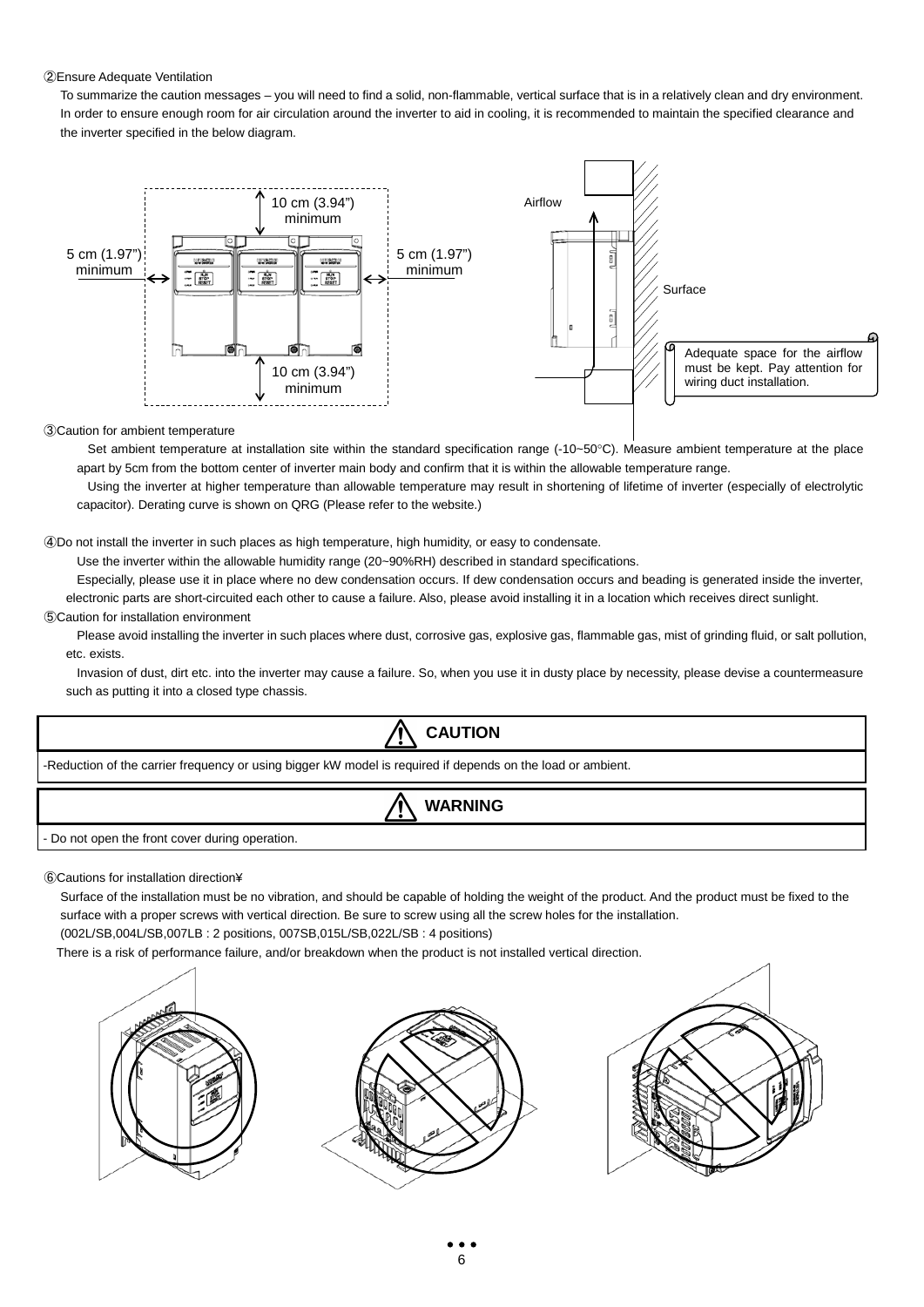⑦Cautions for installation into the cabinet

Please pay attention to the location of the ventilation holes of the inverter and the cabinet, in case of side-by-side installation and using ventilation fan.

cooling performance of the inverter highly depends on the location of the holes. Please pay high attention to the ambient temperature of the inverter to be less than the specified value. Ventilation



⑧Watt Loss

 $ph/3$ <sub>ph.</sub>  $200V$  class

| <b>1-PHI'S-PHI'S TABLE OF STATE</b> |        |        |        |        |        |
|-------------------------------------|--------|--------|--------|--------|--------|
| Model name                          | 002S/L | 004S/L | 007S/L | 015S/L | 022S/L |
| Watt Loss (100% load)(W)            | 22     | 30     | 48     | 79     | 104    |
| Efficiency at rated load(%)         | 90     | 93     | 94     | 95     | 95.5   |

# **4.1 How to attach and remove the front cover**

- (1) How to remove
	-
	- ① Loosen up the screw ② remove the cover by pressing the bottom side of the cover to the direction shown below.



③ Move the wiring plate like shown below in case of wiring.



Screw for fixing the front cover is located at right-bottom side



(2) It is necessary to make window on the front cover when using remote operator (OPE-S/SR/SBK/SRmini, WOP), Modbus-RTU, or PC software (ProDriveNext). See above for the position of the window.

- Be sure to make window after removing the front cover.
- There are cutouts at the window, so it can be removed easily by pressing up side and bottom side of the window alternatively.
- The window cannot be restored if it is once opened. Please use commercially supplied RJ45 connector cap or the like if necessary.

(3) How to attach

- Press the front cover to the main body until there is a click sound.
- Do not tighten the screw too much.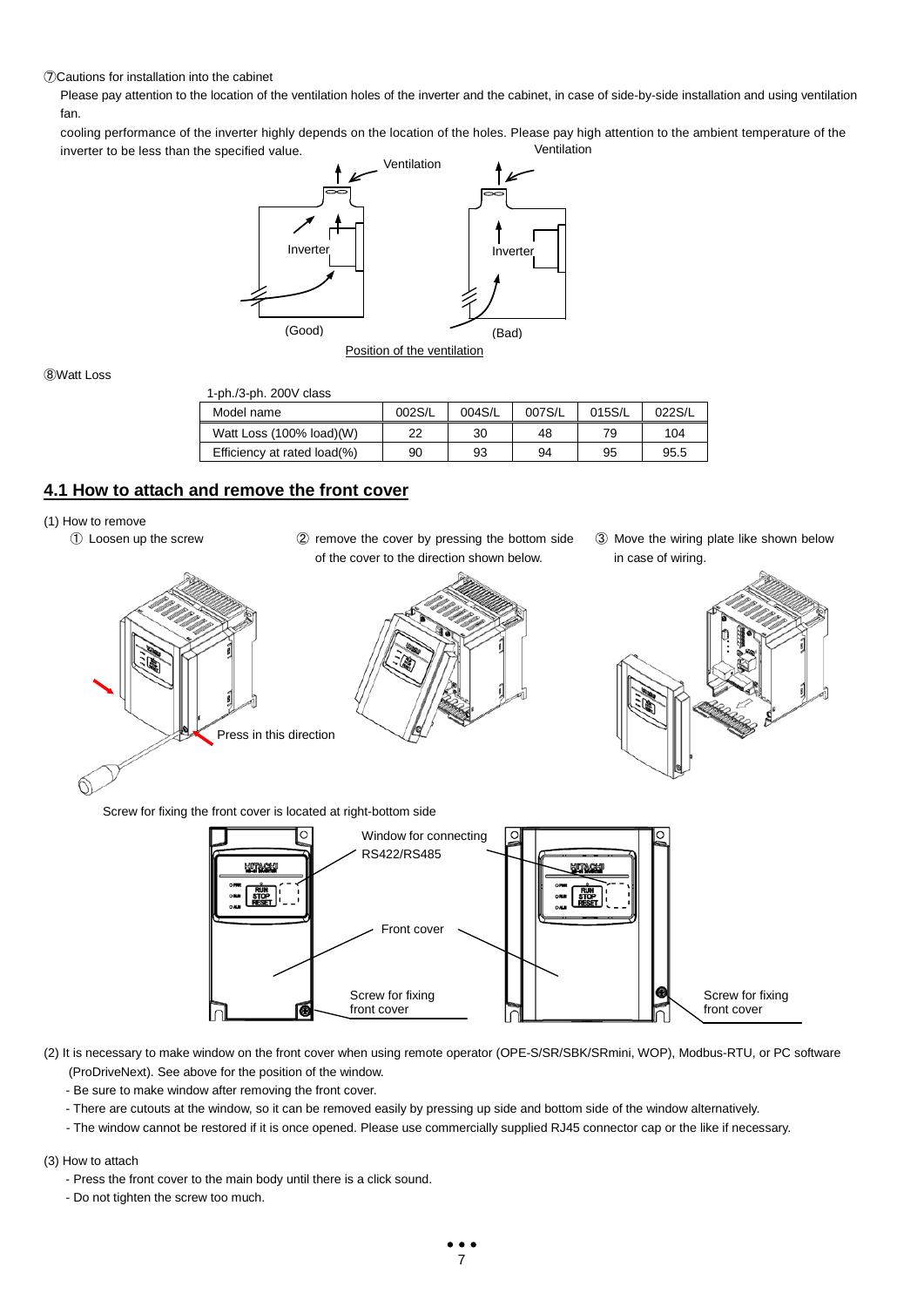# **4.2 Wiring and terminal description**



Note 1) Above shows an example of voltage (O) input. Changeover of SW6 must be done in case of current (OI) input. (Refer to page 9).

| (1) Mains terminal description<br>Symbol | Name                     | Description                                                                                                                                                   |  |  |  |
|------------------------------------------|--------------------------|---------------------------------------------------------------------------------------------------------------------------------------------------------------|--|--|--|
| R/L1(L1)                                 |                          | Connect power supply                                                                                                                                          |  |  |  |
| S/L2                                     | Power input terminals    |                                                                                                                                                               |  |  |  |
| T/L3(N)                                  |                          | - Use [L1] and [N] terminal in case of 1-ph. 200V power supply                                                                                                |  |  |  |
| U/T1                                     |                          |                                                                                                                                                               |  |  |  |
| V/T2                                     | Power output terminals   | Connect 3-ph. motor                                                                                                                                           |  |  |  |
| W/T3                                     |                          |                                                                                                                                                               |  |  |  |
| $PD/+1$                                  | DC link choke connection | First, remove the short circuit bar between PD/+1 and P/+ terminal.                                                                                           |  |  |  |
| $P/+$                                    | terminal                 | Then connect optional DC link choke for improving the input harmonics.                                                                                        |  |  |  |
| $G(\bigoplus$                            | Earth terminal           | To make grounding. Be sure to make this grounding to avoid electric shock, and for improving<br>the EMC performance. The terminal is located on the heatsink. |  |  |  |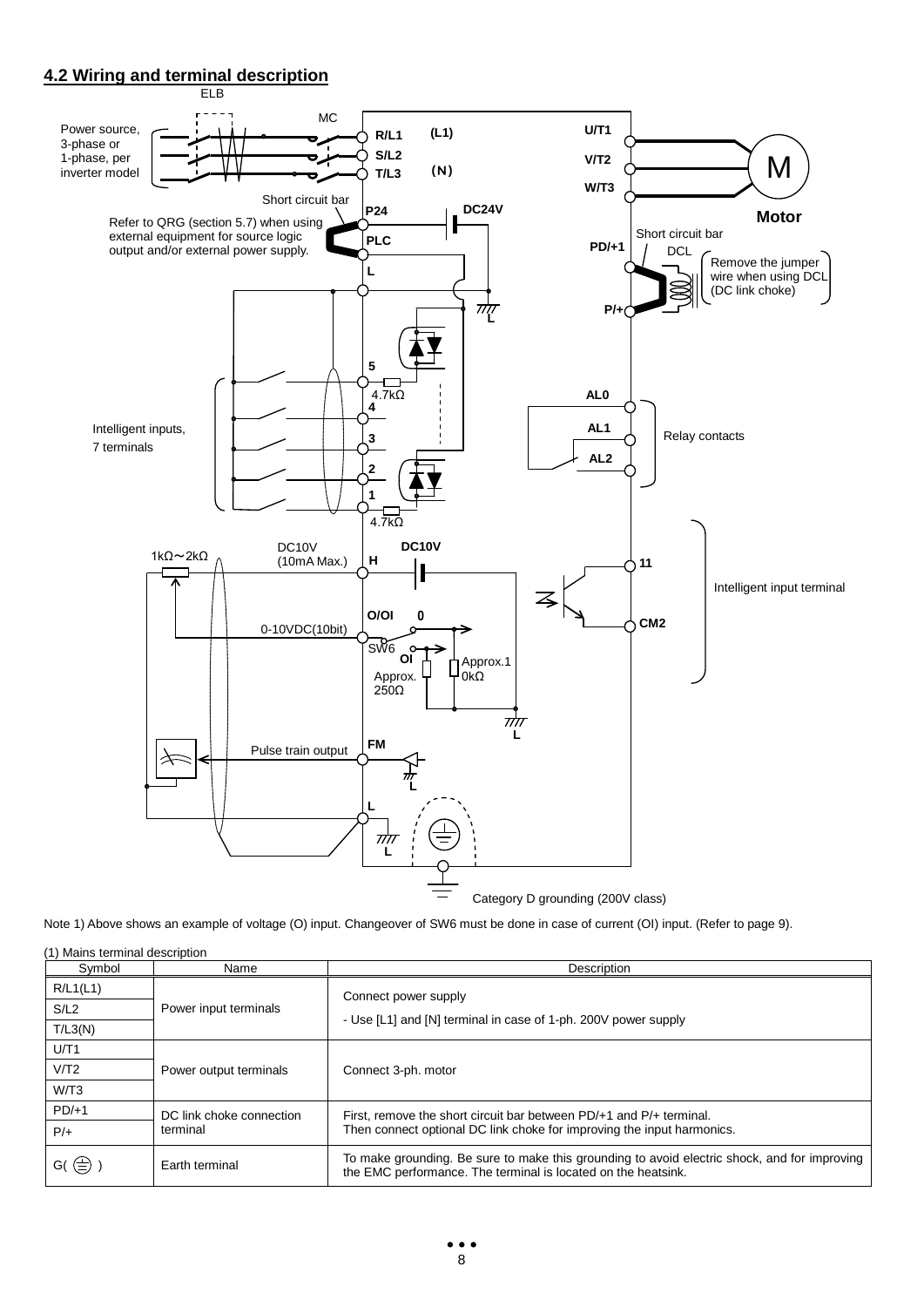|               |                                           |                | (2) Control terminal description                           |  |                                               |                                   |                                                                                                                                                                                        |                                                                                                                                                |                                                                                                                                                                                           |
|---------------|-------------------------------------------|----------------|------------------------------------------------------------|--|-----------------------------------------------|-----------------------------------|----------------------------------------------------------------------------------------------------------------------------------------------------------------------------------------|------------------------------------------------------------------------------------------------------------------------------------------------|-------------------------------------------------------------------------------------------------------------------------------------------------------------------------------------------|
|               | Symbol<br>Category<br>Name<br>Description |                |                                                            |  |                                               | <b>Electrical characteristics</b> |                                                                                                                                                                                        |                                                                                                                                                |                                                                                                                                                                                           |
|               | Power                                     |                | Г                                                          |  | Common for input signals                      |                                   | internal control<br>Common<br>for<br>power<br>supply,<br>inputs/outputs, analog inputs/outputs                                                                                         | digital                                                                                                                                        |                                                                                                                                                                                           |
|               | supply                                    |                | H                                                          |  | Power supply for freq.set                     |                                   | DC10V power supply. Used with variable resistor for O<br>input.                                                                                                                        |                                                                                                                                                | Max.10mA withdraw                                                                                                                                                                         |
| <b>Analog</b> | Freq.                                     |                | O/OI                                                       |  | Analog voltage<br>(Use SW6 for changeover)    |                                   | Frequency set via DC0~10V input                                                                                                                                                        |                                                                                                                                                | Input impedance=apprx.10 $k\Omega$<br>Allowable range;<br>$-0.3 - +12VDC$                                                                                                                 |
|               | set                                       |                |                                                            |  | Analog current<br>(Use SW6 for changeover)    |                                   | Frequency set via 0~20mA<br>Parameter adjustment should be done in case of 4~20mA                                                                                                      |                                                                                                                                                | Input impedance=apprx.250 $\Omega$<br>Allowable range;<br>$0 - 24mA$                                                                                                                      |
|               |                                           |                | L                                                          |  | Common for dig. Inputs                        |                                   | Common for internal control power supply, digital inputs,<br>analog inputs/outputs                                                                                                     |                                                                                                                                                |                                                                                                                                                                                           |
| Digita        | Power                                     |                | P <sub>24</sub>                                            |  | Power supply for dig. inputs                  |                                   | DC24V power supply for dry contact input. (Common<br>terminal in case of source logic)                                                                                                 |                                                                                                                                                | Max.100mA output                                                                                                                                                                          |
|               | supply                                    |                | <b>PLC</b>                                                 |  | Power supply terminal<br>for input terminals  |                                   | Sink logic: connected to P24<br>Source logic : connected to L<br>Remove the jumper wire when using external power supply<br>for controlling the dry contact inputs (Refer to "QRG"5.7) |                                                                                                                                                |                                                                                                                                                                                           |
|               | Category                                  |                | Symbol                                                     |  | Name                                          |                                   | Description                                                                                                                                                                            | Electrical characteristics                                                                                                                     |                                                                                                                                                                                           |
|               | uput                                      | Contact        | 5<br>$\overline{4}$<br>3<br>$\overline{2}$<br>$\mathbf{1}$ |  | Intelligent input<br>terminals                |                                   | 5 functions from 35 functions can be assigned to terminal<br>1 to 5. Sink or source logic can be selected. Refer to<br>section 7.3 of "QRG" for the details                            | Voltage between each input and PLC<br>$-V(ON) = min.18V$<br>$-V(OFF) = MAX.3V$<br>- Max. allowable voltage = 27VDC<br>- Load current 5mA (24V) |                                                                                                                                                                                           |
|               |                                           | Open-collector | 11                                                         |  | Intelligent<br>output<br>terminals            |                                   | Open collector output<br>Between 11 and CM2<br>One function from 28 functions can be assigned. Refer to<br>section 7.3 of "QRG" for the details<br>- Max. allowable voltage = 27V      |                                                                                                                                                | - Voltage drop during ON=4V or less<br>- Max allowable current = 50mA                                                                                                                     |
| Digital       |                                           |                | CM <sub>2</sub>                                            |  | Common for<br>intelligent output<br>terminals |                                   | Common for the terminal 11.                                                                                                                                                            |                                                                                                                                                | Max. allowable current = $100mA$                                                                                                                                                          |
|               | putput                                    | Relay          | AL <sub>0</sub><br>AL <sub>1</sub><br>AL <sub>2</sub>      |  | Intelligent relay<br>outputs                  | contact)                          | One function from 28 functions can be assigned. (1-c<br>Refer to section 7.3 of "QRG" for the details.                                                                                 |                                                                                                                                                | Max. contact capacity<br>AL1-AL0: AC250V,<br>2A(resistive), 0.2A(inductive)<br>AL2-AL0: AC250V,<br>1A(resistive), 0.2A(inductive)<br>Min. contact capacity<br>AC100V, 10mA<br>DC5V, 100mA |
|               |                                           | Pulse<br>train | <b>FM</b>                                                  |  | Digital pulse<br>train output                 |                                   | Pulse frequency MAX.3.6kHz                                                                                                                                                             |                                                                                                                                                | Pulse voltage : DC0/10V output<br>Max. allowable current: 2mA                                                                                                                             |

(3) Changeover switch description

Refer to page 5 for the location of the switches.

Symbol Name Name Name Name Nescription SW4 Termination resistor changeover switch Select able/disable of the termination resistor of RS485 port (RJ45) OFF (left side) Termination resistor (100Ω) Disable (Default) ON (right side) Termination resistor (100Ω) Able - Adjustment of the switch must be done during power off. Otherwise there is a risk of electric shock. - Power ON must be done after closing the front cover. Do not open the front cover during power up, or when there is a remaining voltage. There is a risk of electric shock. **A** CAUTION

#### SW5 RS485/OPE(RS422) changeover switch Select depending on the options and communication method, connected to RS422/RS485 port. OFF(right side) | For operator (OPE-S/SR/SBK/SRmini), ProDriveNext (Default) ON(left side) For RS485 communication (Modbus-RTU) SW6 Analog input (O/OI) changeover switch OFF (left side) Current input (0~20mA) OI ON (right side) | Voltage input (0~10Vdc) O (Default)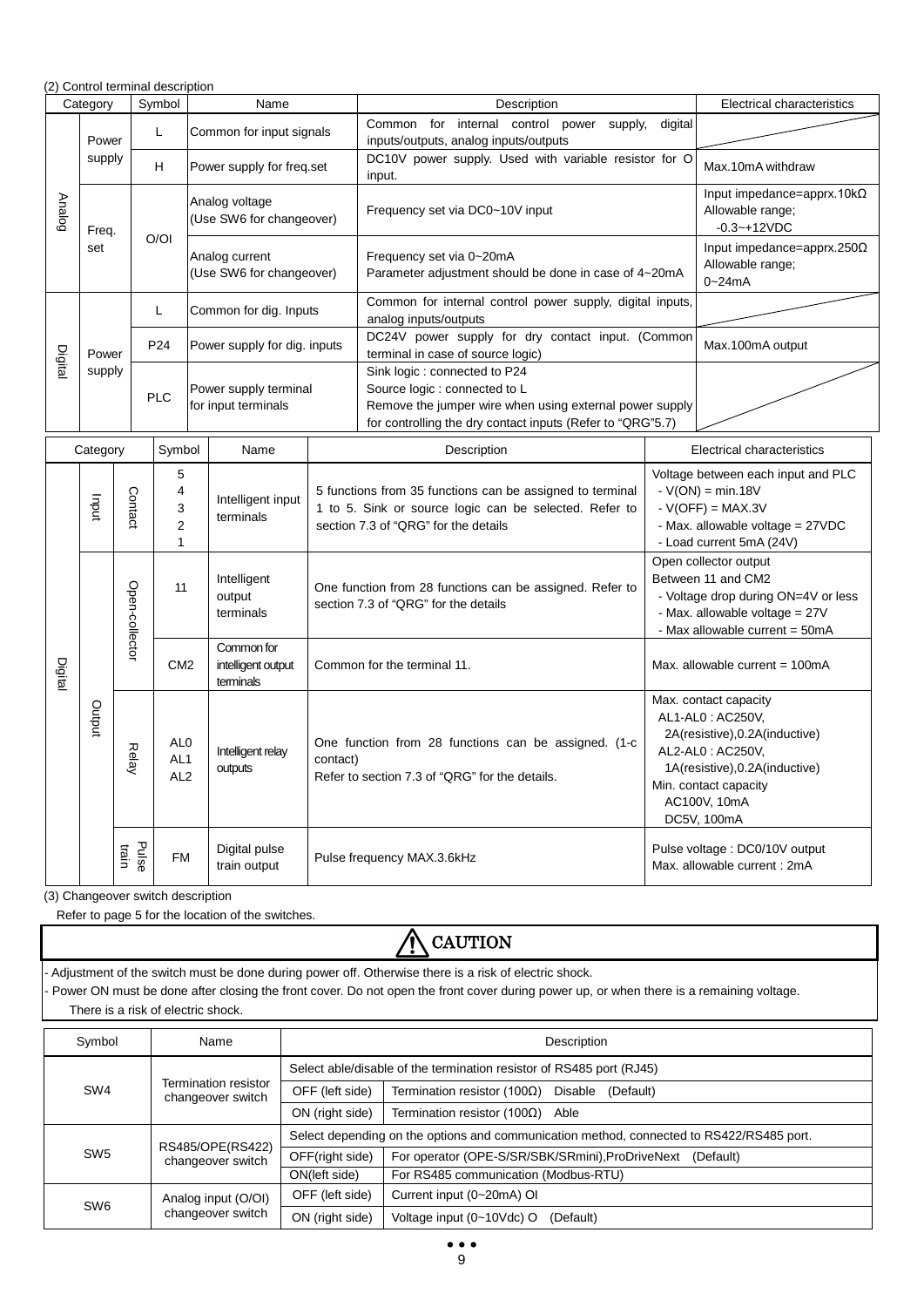# **4.3 Mains wiring**

(1) Cautions on wiring

Be sure to confirm that the charge lamp is turned OFF before the wiring work.

Once it is powered up, there will be a remaining voltage at the DC bus capacitor for a certain period regardless the motor operation.

Wiring work must be done 10 minutes after the power off, after confirming the safety.

In case the power indication of the operator does not turn ON after power-up, inverter may be damaged. In that case, the inspection must be done after waiting two hours or more of the power OFF. Otherwise there is a danger of electric shock and/or injury.

#### ①Mains input terminals (R/L1,S,T/N)

- ・ Use earth leakage breaker (ELB) for protection between power supply and input terminals (R/L1,S,T/N).
- The ELB is recommended to have bigger capability for the high frequency sensitivity, so to avoid malfunction.

| Distance between   | Cutoff current     |
|--------------------|--------------------|
| inverter and motor | of ELB             |
| 100m or less       | 30 <sub>m</sub> A  |
| 300m or less       | 100 <sub>m</sub> A |
| 800m or less       | 200 <sub>m</sub> A |

[Rough indication of earth leakage current] 30mA/km : use CV cable with metallic tube. Leakage current will be approximately 8 times more when using H-IV cable.

Therefore, it is recommended to use one class bigger capability of the ELB. Previously mentioned "leakage current" is based on the RMS value of fundamental wave, excluding harmonic current.

- There is a possibility that the malfunction or failure of the customer's system when the protection circuit of the inverter is activated. Please use magnet contactor to shutoff the inverter power supply.
- Do not turn power ON and OFF by the magnet contactor at the primary side or secondary side of the inverter to start and stop the motor. Use operation command (FW, RV) from the control input terminal in case of using external signal.
- Do not use the 3-ph input type with single phase input (phase loss). Otherwise there is a risk of inverter failure. Single phase input to the 3 phase type inverter will result in a undervoltage, overcurrent, or will result in a damage of the inverter. [DC bus capacitor will be charged even under phase loss and it is dangerous. Refer to "(1) Cautions for wiring" for the wiring.]
- There is a risk of breakdown of the internal converter module, and/or shortening drastically the lifetime of DC bus capacitors due to an increase of the ripple current. Especially, if high reliability is required on the system, use AC reactor between power supply and inverter. And if a thunder is expected, use appropriate lightening protection equipment.
	- Unbalance at the input voltage (3% or more)
	- Impedance of the power supply is 10 times or more, and 500kVA or more
	- Rapid change is voltage is expected
	- (Example) 2 or more inverters are connected at the same net with short cable.
		- Inverter is connected in parallel with the thyristor equipment with short cable.
		- Phase advancing capacitor is switching on a same net
- Frequency of the power ON/OFF must be once/3 minites or longer interval. There is a danger of inverter failure.
- An inverter run by a private power generator may overheat the generator or suffer from a deformed output voltage waveform of the generator. Generally, the generator capacity should be five times that of the inverter (kVA) in a PWM control system or six times greater in a PAM control system.
- ・ In the case of important equipment, to shorten the non-operational time of inverter failure, please provide a backup circuit by commercial power supply or spare inverter.
- In case of commercial power source switching functions,mechanical interlock the MC1 & MC2 contacts with each others is required. Otherwise you may damage the inverter and the danger of injury and/or fire.Please refer to following diagram.



②Inverter output terminals (U, V, and W)

- ・ Use a cable thicker than the specified applicable cable for the wiring of output terminals to prevent the output voltage between the inverter and motor dropping. Especially at low frequency output, a voltage drop due to cable will cause the motor torque to decrease.
- ・ Do not connect a phase-advanced capacitor or surge absorber on the output side of the inverter. If connected, the inverter may trip or the phase-advanced capacitor or surge absorber may be damaged.
- ・ If the cable length between the inverter and motor exceeds 20 m (especially in the case of 400 V class models), the stray capacitance and inductance of the cable may cause a surge voltage at motor terminals, resulting in a motor burnout. A special filter to suppress the surge voltage is available. If you need this filter, contact your supplier or local Hitachi Distributor.
- ・ When connecting multiple motors to the inverter, connect a thermal relay to the inverter output circuit for each motor.
- ・ The RC rating of the thermal relay must be 1.1 times as high as the rated current of the motor. The thermal relay may go off too early, depending on the cable length. If this occurs, connect an AC reactor to the output of the inverter.

#### ③DC reactor connection terminals (PD and P)

- ・ Use these terminals to connect the optional DC power factor reactor (DCL).
- As the factory setting, terminals P and PD are connected by a jumper. Remove this to connect the DCL.
- The cable length between the inverter and DCL must be 5 m or less.

Remove the jumper only when connecting the DCL. If the jumper is removed and the DCL is not connected, power is not supplied to the main circuit of the inverter, and the inverter cannot operate.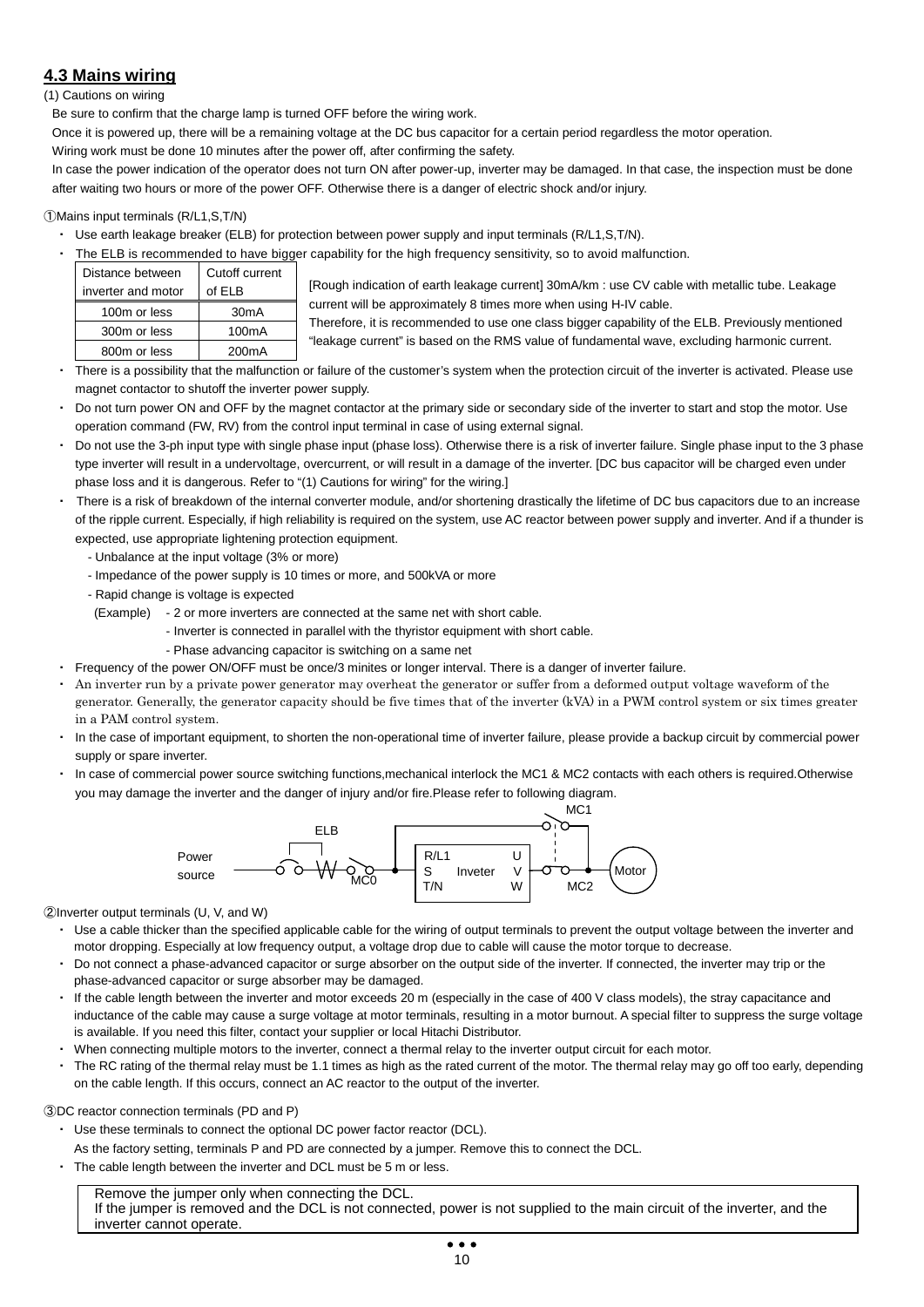4) Inverter ground terminal  $(G \oplus)$ 

- ・ Be sure to ground the inverter and motor to prevent electric shock.
- According to the Electric Apparatus Engineering Regulations, connect 200 V class models to grounding electrodes constructed in compliance with type-D grounding (conventional type-III grounding with ground resistance of 100Ω or less) or the 400 V class models to grounding electrodes constructed in compliance with type-C grounding (conventional special type-III grounding with ground resistance of 10Ω or less).
- ・ Use a grounding cable thicker than the specified applicable cable, and make the ground wiring as short as possible.
- ・ When grounding multiple inverters, avoid a multi-drop connection of the grounding route and formation of a ground loop, otherwise the inverter may malfunction.



#### (2) Layout of main circuit terminals

The figures below show the terminal layout on the main circuit terminal block of the inverter.

The main circuit terminal block opens a faceplate and wires it.



(4)Wiring and Accesories

The table below lists the specifications of cables, crimp terminals, and terminal screw tightening torques for reference.

|                  |                         |                                                       |                                                           | Wiring                                              |                                 | Note <sub>1</sub> )<br>Accessories              |                                                      |                                                            |
|------------------|-------------------------|-------------------------------------------------------|-----------------------------------------------------------|-----------------------------------------------------|---------------------------------|-------------------------------------------------|------------------------------------------------------|------------------------------------------------------------|
| Input<br>Voltage | Motor<br>output<br>(kW) | Applicable<br>inverter<br>model<br>NES <sub>1</sub> - | Gauge of power line<br>cable $(mm^2)$<br>Note3)<br>Note4) | Size of terminal<br>screw<br>Terminal width<br>(mm) | Tightening<br>torque<br>$(N-m)$ | Earth-leakage<br>breaker (ELB)<br>Note2) Note5) | Magnetic<br>contactor<br>(MC)<br>Note <sub>2</sub> ) | Fuse<br>(UL-rated,<br>class J,600V)<br>Note <sub>6</sub> ) |
|                  | 0.2                     | 002SB                                                 | AWG14 (2.0)                                               | M3.5 (7.6)                                          | 1.0                             | EX30<br>(5A)                                    | <b>H10C</b>                                          | 10A                                                        |
| 1-phase<br>200V  | 0.4                     | 004SB                                                 | AWG14 (2.0)                                               | M3.5 (7.6)                                          | 1.0                             | EX30 (10A)                                      | <b>H10C</b>                                          | 10A                                                        |
|                  | 0.75                    | 007SB                                                 | AWG14 (2.0)                                               | M4 (10)                                             | 1.4                             | EX30 (15A)                                      | <b>H10C</b>                                          | <b>15A</b>                                                 |
|                  | 1.5                     | 015SB                                                 | AWG10 (5.5)                                               | M4 (10)                                             | 1.4                             | EX30 (20A)                                      | H <sub>20</sub>                                      | 20A                                                        |
|                  | 2.2                     | 022SB                                                 | AWG10 (5.5)                                               | M4 (10)                                             | 1.4                             | EX30 (20A)                                      | H <sub>20</sub>                                      | 30A                                                        |
|                  | 0.2                     | 002LB                                                 | AWG16 (1.25)                                              | M3.5 (7.6)                                          | 1.0                             | EX30<br>(5A)                                    | <b>H10C</b>                                          | 10A                                                        |
|                  | 0.4                     | 004LB                                                 | AWG16 (1.25)                                              | M3.5 (7.6)                                          | 1.0                             | EX30 (10A)                                      | <b>H10C</b>                                          | 10A                                                        |
| 3-phase<br>200V  | 0.75                    | 007LB                                                 | AWG16 (1.25)                                              | M3.5 (7.6)                                          | 1.0                             | EX30 (10A)                                      | <b>H10C</b>                                          | 15A                                                        |
|                  | 1.5                     | 015LB                                                 | AWG14 (2.0)                                               | M4 (10)                                             | 1.4                             | EX30 (15A)                                      | <b>H10C</b>                                          | 15A                                                        |
|                  | 2.2                     | 022LB                                                 | AWG14 (2.0)                                               | M4 (10)                                             | 1.4                             | EX30 (20A)                                      | H <sub>20</sub>                                      | 20A                                                        |

Note 1) The peripheral equipment described here is applicable when the inverter connects a standard Hitachi 3-phase, 4-pole squirrel-cage motor. Note 2) Select breakers that have proper capacity. (Use breakers that comply with inverters.) Select above proper ELB capacity following above table for the 1pc inverter.1pc inveter must be supplied by the above proper 1pc ELB.

Note 3) If the power line exceeds 20m, cable that is thicker than the specified applicable cable must be used for the power line.

Note 4) Use copper electric wire (HIV cable) of which the maximum allowable temperature of the insulation is 75°C.

Note 5) Use earth-leakage breakers (ELB) to ensure safety.

Note 6) To comply UL, use either ELB/or FUSE which is specified by UL for the Power supply for the inverter.

Note 7) The earthed line, please use things more than electric wire diameter to show to the power line.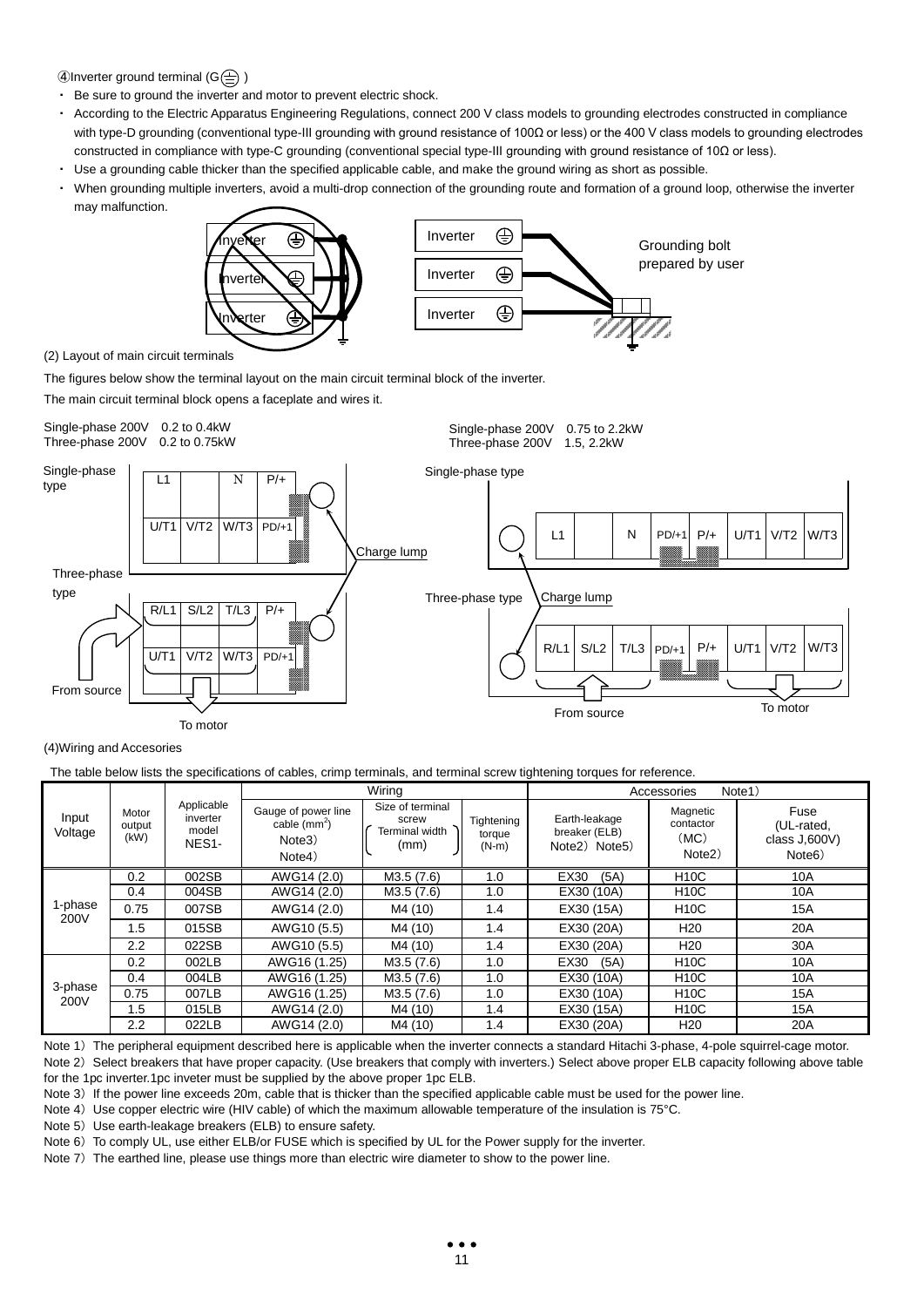## **5.1 Confirmation before power up the inverter**

Please confirm the followings before operation.

- (1) Connection of the power input (R,S,T, L1,N) and motor (U/T1, V/T2, W/T3) is correctly connected. Otherwise there is a risk of inverter failure.
- (2) There must be no mis-connection of the control wiring. Otherwise there is a risk of inverter failure.
- (3) Earth grounding is properly connected. Otherwise there is a risk of electric shock.
- (4) There is no ground fault other than earth grounding terminal. Otherwise there is a risk of inverter failure.
- (5) There must be no short circuit by the wire chip etc., There must be no tools left inside the inverter. Otherwise there is a risk of inverter failure.
- (6) There must be no short circuit or ground fault at the output side. Otherwise there is a risk of inverter failure.
- (7) Front cover must be closed. Otherwise there is a risk of inverter failure.

#### **5.2 Changing parameters**

One of the following is required when changing parameters on NE-S1 series inverters.

- (1) Dedicated operator (NES1-OP) The operator (NES1-OP) is used with integration onto the inverter. It is not possible to use the operator external with cable.
- (2) Digital operator (OPE-SRmini,OPE-S/SR/SBK) Digital operator can be used with connector cable (ICS-1,3) and connected to the RS422/RS485 port (RJ45) in the inverter. Turn the changeover switch to the operator side (OFF side) in that case (See page 9). Refer to the manual for each operator for the detailed information.
- (3) 5-line LCD operator (WOP)

WOP having serial number of "16918938000081" or later (2011/07 production) is applied to NE-S1 series inverter. (English only) WOP can be used with connector cable (ICS-1,3) and connected to the RS422/RS485 port (RJ45) in the inverter. Turn the changeover switch to the operator side (OFF side) in that case (See page 9). Refer to the manual for WOP for the detailed information.

(4) PC programming tool (ProDriveNext)

ProDriveNext Version "1.2.33.000" and later is applied to the NE-S1 series inverter. PC can be used with connector cable (ICS-1,3) and connected to the RS422/RS485 port (RJ45) in the inverter. Turn the changeover switch to the operator side (OFF side) in that case (See page 9). Refer to the manual for ProDriveNext for the detailed information.

It is necessary to turn power off to store the changed data.

#### **5.3 Power up the inverter**

(1) Power up the inverter after confirming the items shown in above section 5.1.

- (2) Confirm the LED is emitting like shown below.
	- Standard panel : Confirm that both PWR lamp and Key valid lamp are emitting
	- Dedicated operator (NES1-OP) : Confirm that the PWR lamp is emitting. Display will be the one set by b038 (Initial display selection).
	- "0.00(output frequency monitor)" will be displayed under default condition.

(3) Refer to section "5.4 Operating the inverter" and set required parameters. And then refer to section "5.5 Motor operation".



Standard panel

Note 1) It will take around 1.5 seconds for the inverter to be ready(each LED emits). Please take in account this delay in case of an application, which this delay will be important.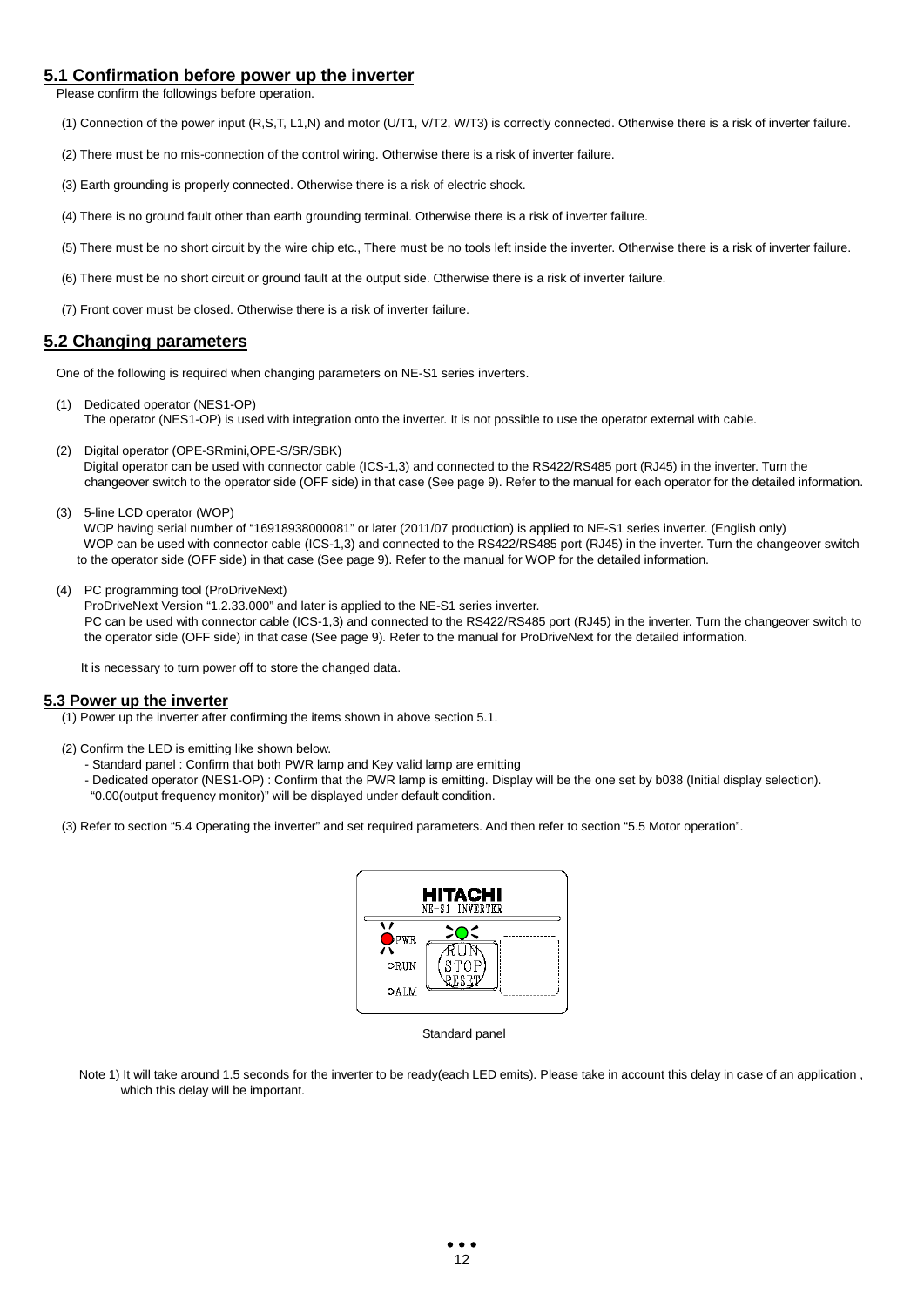# **5.4 Names and functions of components**



| Name                        | Description                                                                                                                                                                                                                                                                                                                                                                                                                                                                                                               |
|-----------------------------|---------------------------------------------------------------------------------------------------------------------------------------------------------------------------------------------------------------------------------------------------------------------------------------------------------------------------------------------------------------------------------------------------------------------------------------------------------------------------------------------------------------------------|
| <b>T</b> POWER LED          | - Turns on (red) during inverter is powered up                                                                                                                                                                                                                                                                                                                                                                                                                                                                            |
| 2 Run command LED           | - Turns on (green) during inverter operation. (This turns ON either Run command is given, or the inverter is giving<br>out power. Therefore it keeps turning on during 0 Hz driving, or keeps turning on during deceleration period even<br>after the run command is OFF.                                                                                                                                                                                                                                                 |
| 3) ALARM LED                | - Turns on (red) when the inverter is in trip status.<br>- Refer to section 6.8 of QRG how to reset the trip status.                                                                                                                                                                                                                                                                                                                                                                                                      |
| 4Key valid lamp             | - Turns on (green) when the RUN/STOP/RESET is ready. It turns off when there is a RUN command. If the run<br>command is being given from the RUN/STOP/RESET key, the lamp is being on during deceleration period even<br>after the run command is OFF. While Run command is given such as FW(RV) terminal, if "RUN/STOP/RESET key"<br>was pressed, even Run command is OFF, the "Key valid lamp" is OFF until inverter is Stopped.                                                                                        |
| <b>5 RUN/STOP/RESET key</b> | - Makes inverter run, stop and reset. RUN/STOP/RESET key is set default and it can be made invalid by the key<br>sensitivity selection (C151) to "no".<br>- It restores from the trip state if the inverter is in trip state.<br>- If the ModBus communication is selected, it can be temporary changed to a external operator mode if the inverter<br>is powered up with pressing the RUN/STOP/RESET key and keep it pressing 5seconds, and take off from the<br>key Changeover switch must be changed later on. Note 1) |
| 6RS422/RS485 port (RJ45)    | - This is a port for external operator, Modbus connection, or ProDrioveNext (RS485/operator changeover switch<br>must be operated) before Power ON. In case of Modbus communication, it is necessary to set the changeover<br>switch and parameter (C070). Display of NES1-OP will be according to the parameter set of b150 continuiously, if<br>the external operator is connected while the dedicated operator (NES1-OP) is integrated. Note2)                                                                         |

Note 1) It is necessary to set changeover switch and the parameter C070 for releasing the Modbus communication. If the parameter C070 is set to ModBus, external operator via the RS45 jack cannot be used.

Note 2) Connecting work on RJ45 jack must be done during the inverter power off.

# **5.5 Motor operation**

Both "Run command" and "frequency command" is necessary to run the motor. Motor does not run if one of each is missing. For example, motor will not run when a run command is given, but a frequency command is 0Hz. Additionally, the motor will not run if a FRS (free run stop) signal (and the like) is being given.

NE-S1 series inverter has following way to set the run command and frequency command. (This is an example of sink logic and uses internal control power supply.)

# **Driving method in the default**:**5.5.1→**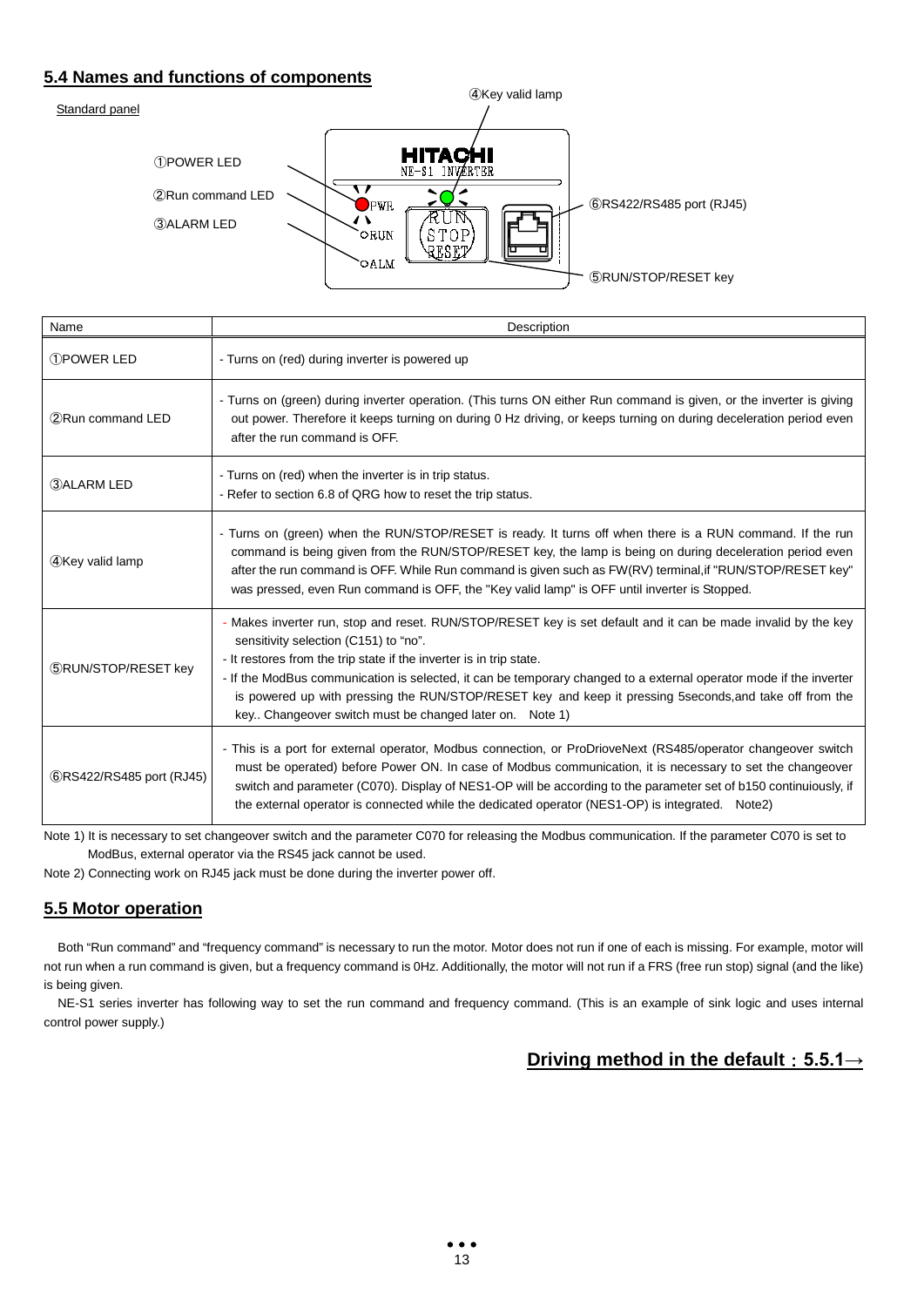## **5.5.1 Driving with the standard panel**

RUN/STOP/RESET key on the standard operation panel is effective regardless of the setting of the driving order method(A002). Thus, following driving method (1) to (3) is possible without an option if it is an initial value.

#### (1)Method to perform driving in RUN/STOP/RESET key and perform frequency setting in Multispeed select

This is the operation method using Run command is given by "RUN/STOP/RESET key" & Frequency setting is given by Fixed value such as 20/40/60Hz, Accel&Decel time is 10 seconds. If you don't need to change such as Accel&Decel time, optional Operator is not required.) To set the Freq. setting, use the Multi-speed frequency setting (1=60Hz),(2=40Hz),(3=20Hz).

#### ■Setup

| <b>Function Name</b> | Code             | Data                    | <b>Note</b> |
|----------------------|------------------|-------------------------|-------------|
| Input [3] function   | C <sub>003</sub> | $02$ (CF1)              |             |
| Input [4] function   | C <sub>004</sub> | $03$ (CF <sub>2</sub> ) | Default     |

The initial value of Acceleration/ Deceleration time is 10sec.<br>Please shapes the following permetars as passed

| Please change the following parameters as needed.            |             |                      |                    |  |  |  |
|--------------------------------------------------------------|-------------|----------------------|--------------------|--|--|--|
| <b>Function Name</b><br><b>Setting Range</b><br>Code<br>Note |             |                      |                    |  |  |  |
| Acceleration time                                            | F002        | 0.00 to 3600sec.     | Default: 10 sec.   |  |  |  |
| Deceleration time                                            | <b>EUU3</b> | $0.00$ to $3600$ sec | $Default + 10$ sec |  |  |  |

Deceleration time  $1003$  0.00 to 3600sec. Bue automated by  $1003$ ※ One of the following is required when changing parameters on NE-S1 series inverters.

① Dedicated operator (NES1-OP) ② Digital operator ③ 5-line LCD operator

④ Modbus ⑤ PC programming tool (ProDriveNext)

#### (2) Method to perform driving in RUN/STOP/RESET key and perform frequency setting in volume resistor

This is the operation method using Run command is given by "RUN/STOP/RESET key" & Frequency setting is given by analog input such as O-L voltage, Accel&Decel time is 10 seconds. If you don't need to change such as Accel&Decel time, optional Operator is not required.) Below diagram is to set the external Freq. setting connecting H-O-L volume to supply O-L voltage.

#### ■Setup

| <b>Function Name</b> | Code | .Jata                       | Note    |
|----------------------|------|-----------------------------|---------|
| Frequency source     | A001 | (Control circuit terminals) | Default |

The initial value of Acceleration/ Deceleration time is 10sec.

Please change the following parameters as needed.

| <b>Function Name</b> | Code              | <b>Setting Range</b>  | Note             |
|----------------------|-------------------|-----------------------|------------------|
| Acceleration time    | F <sub>0</sub> 02 | 0.00 to 3600 sec.     | default: 10 sec. |
| Deceleration time    | F <sub>003</sub>  | $0.00$ to $3600$ sec. | default: 10 sec. |

※ One of the following is required when changing parameters on NE-S1 series inverters.

② Dedicated operator (NES1-OP) ② Digital operator ③ 5-line LCD operator

④ Modbus ⑤ PC programming tool (ProDriveNext)

#### (3) Method to perform driving in FW/RV teraminal and perform frequency setting in volume resistor

This is the operation method using Run command is given by intelligent input terminal such as FW(RV) function & Frequency setting is given by analog input such as O-L voltage. If you don't need to change such as Accel&Decel time, optional Operator is not required.) Below diagram is to set the external Freq. setting connecting H-O-L volume to supply O-L voltage.

#### ■Setup

| <b>Function Name</b> | Code | Data                           | Note    |
|----------------------|------|--------------------------------|---------|
| Frequency source     | A001 | 01 (Control circuit terminals) | Default |
| Run command source   | A002 | 01 (Control circuit terminals) | Default |
| Input [1] function   | C001 | 00 (FW)                        | Default |
| Input [2] function   | C002 | 01 (RV)                        |         |

The initial value of Acceleration/ Deceleration time is 10sec.

Please change the following parameters as needed.

| <b>Function Name</b> | Code              | Setting Range     | Note             |  |
|----------------------|-------------------|-------------------|------------------|--|
| Acceleration time    | F <sub>0</sub> 02 | 0.00 to 3600 sec. | Default: 10 sec. |  |
| Deceleration time    | F <sub>003</sub>  | 0.00 to 3600 sec. | Default: 10 sec. |  |

※ One of the following is required when changing parameters on NE-S1 series inverters.

① Dedicated operator (NES1-OP) ② Digital operator ③ 5-line LCD operator

④ Modbus ⑤ PC programming tool (ProDriveNext)

■Control circuit terminals wiring



■ Control circuit terminals wiring



 $\blacksquare$  Example of use (default)

|            | Intelligent input | Intelligent input |
|------------|-------------------|-------------------|
|            | terminal [3]      | terminal [4]      |
| 60Hz order | OFF.              | OΝ                |
| 40Hz order | ٦N                | OFF               |
| 20Hz order |                   |                   |

■Control circuit terminals wiring

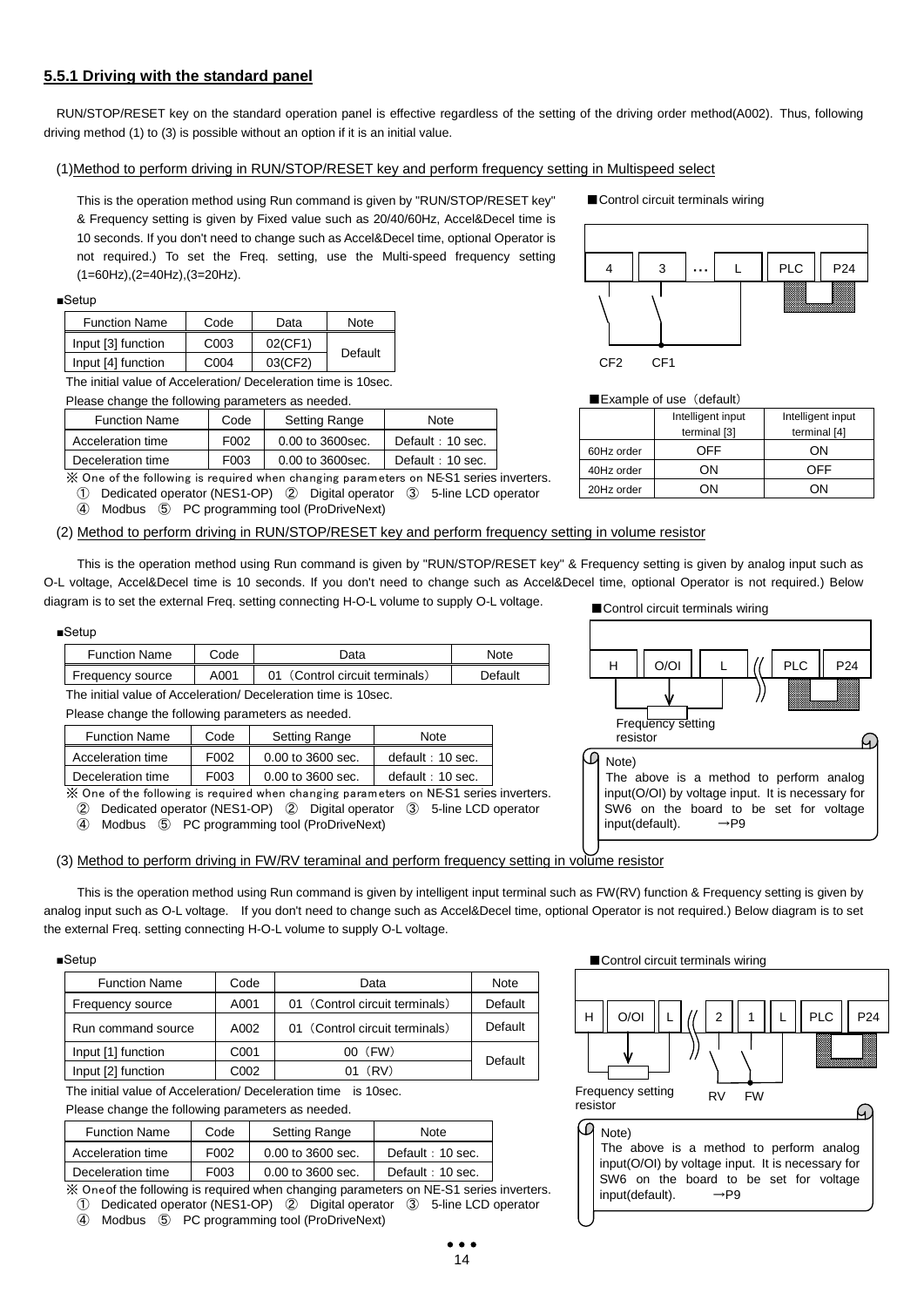## 6.1 Specifications

| Item                         |                     |                                                    |                              | Three-phase 200V class Specifications |     |                   | Single-phase 200V class Specifications               |      |                 |                   |      |
|------------------------------|---------------------|----------------------------------------------------|------------------------------|---------------------------------------|-----|-------------------|------------------------------------------------------|------|-----------------|-------------------|------|
| WJ200 inverters, 200V models |                     | 002L                                               | 022L<br>004L<br>007L<br>015L |                                       |     | 002S              | 004S                                                 | 007S | 015S            | 022S              |      |
| Applicable motor size        | kW                  | 0.2                                                | 0.4                          | 0.75                                  | 1.5 | 2.2               | 0.2                                                  | 0.4  | 0.75            | 1.5               | 2.2  |
| Note1)                       | HP                  | 1/4                                                | 1/2                          | 1                                     | 2   | 3                 | 1/4                                                  | 1/2  |                 | 2                 | 3    |
|                              | 200V                | 0.4                                                | 0.9                          | 1.3                                   | 2.4 | 3.4               | 0.4                                                  | 0.9  | 1.3             | 2.4               | 3.4  |
| Rated capacity (kVA)         | 240V                | 0.5                                                | 1.0                          | 1.6                                   | 2.9 | 4.1               | 0.5                                                  | 1.0  | 1.6             | 2.9               | 4.1  |
| Rated input voltage          |                     | Three-phase: 200V-15% to 240V +10%, 50/60Hz<br>±5% |                              |                                       |     |                   | Single-phase: 200V-15% to 240V +10%, 50/60Hz ±5%     |      |                 |                   |      |
| Rated output voltage         | Note <sub>2</sub> ) |                                                    |                              |                                       |     |                   | 3-phase: 200 to 240V (proportional to input voltage) |      |                 |                   |      |
| Rated output current (A)     |                     | 1.4                                                | 2.6                          | 4.0                                   | 7.1 | 10.0              | 1.4                                                  | 2.6  | 4.0             | 7.1               | 10.0 |
| Cooling method               |                     |                                                    | Self-cooling                 |                                       |     | Force ventilation | Self-cooling                                         |      |                 | Force ventilation |      |
| Braking                      |                     |                                                    |                              |                                       |     |                   |                                                      |      |                 |                   |      |
| (capacitive feedback)        |                     | Apprx.50%                                          |                              | Apprx.20 to 40%                       |     | Apprx.50%         |                                                      |      | Apprx.20 to 40% |                   |      |
| Note3)                       |                     |                                                    |                              |                                       |     |                   |                                                      |      |                 |                   |      |
|                              | (kg)                | 0.7                                                | 0.8                          | 0.9                                   | 1.2 | 1.3               | 0.7                                                  | 0.8  | 0.9             | 1.2               | 1.3  |
| Weight                       | (lb)                | 1.6                                                | 1.8                          | 2.0                                   | 2.7 | 2.9               | 1.6<br>1.8<br>2.0                                    |      | 2.7             | 2.9               |      |

#### Common specification

|                  | 項<br>目                                                                                                                                         | 仕<br>様                                                                                                                           |  |  |  |  |
|------------------|------------------------------------------------------------------------------------------------------------------------------------------------|----------------------------------------------------------------------------------------------------------------------------------|--|--|--|--|
|                  | Protective housing<br>(JIS C 0920.IEC60529)                                                                                                    | <b>IP20</b>                                                                                                                      |  |  |  |  |
|                  | Control method                                                                                                                                 | Sinusoidal Pulse Width Modulation (PWM) control                                                                                  |  |  |  |  |
|                  | Output frequency range Note4)                                                                                                                  | 0.1 to 400 Hz                                                                                                                    |  |  |  |  |
|                  | Frequency accuracy Note5)                                                                                                                      | Digital command: ±0.01% of the maximum frequency<br>Analog command: $\pm 0.2\%$ of the maximum frequency (25°C $\pm$ 10°C)       |  |  |  |  |
| Control          | Frequency setting resolution                                                                                                                   | Digital input: 0.01 Hz<br>Analog input: Maximum output frequency/1000                                                            |  |  |  |  |
|                  | Volt./Freq. characteristic                                                                                                                     | V/f control (constant torque, reduced torque)                                                                                    |  |  |  |  |
|                  | Overload capacity                                                                                                                              | 150%/60 seconds                                                                                                                  |  |  |  |  |
|                  | Acceleration/deceleration time                                                                                                                 | 0.01 to 3,600.0 seconds (in linear or curved pattern), 2nd motors setting is possible                                            |  |  |  |  |
|                  | Freq. setting                                                                                                                                  | External signal: adjustable resistor / 0 to +10 VDC /0 to 20 mA,<br>Modbus, Option operator, Dedicated operator                  |  |  |  |  |
| Input signal     | RUN/STOP Order                                                                                                                                 | External digital input signal (3-wire input possible), Modbus<br>Option Operator, Dedicated Operator                             |  |  |  |  |
|                  | Intelligent input terminal                                                                                                                     | 5terminals                                                                                                                       |  |  |  |  |
|                  | Analog input                                                                                                                                   | 1terminal (O/OI terminal: Voltage input10bit/0 to 10V, Current input : 10bit/0 to 20mA selecting it with a<br>changeover switch) |  |  |  |  |
|                  | Intelligent output terminal                                                                                                                    | 5 open-collector output terminals, 1 relay (1c-contact) output terminal                                                          |  |  |  |  |
| Output<br>signal | <b>Pulse Output</b>                                                                                                                            | 1terminal                                                                                                                        |  |  |  |  |
| connection       | <b>RS-422</b>                                                                                                                                  | RJ45 Connector ,(Common with RS485 : selecting it with a changeover switch) Option Operator, ProDriveNext                        |  |  |  |  |
|                  | <b>RS-485</b>                                                                                                                                  | RJ45 Connector, (Common with RS422: selecting it with a changeover switch) Modbus-RTU                                            |  |  |  |  |
|                  | Note <sub>6</sub> )<br>Temperature                                                                                                             | Operating (ambient): -10 to 50°C, / Storage: -20 to 65°C                                                                         |  |  |  |  |
| specification    | Humidity                                                                                                                                       | 20 to 90% humidity (non-condensing)                                                                                              |  |  |  |  |
| Genera           | Vibration                                                                                                                                      | 5.9m/s <sup>2</sup> (0.6G), 10 to 55 Hz                                                                                          |  |  |  |  |
|                  | Location                                                                                                                                       | Altitude 1,000m or less, indoors (no corrosive gasses or dust)                                                                   |  |  |  |  |
|                  | <b>Standards Compliance</b>                                                                                                                    | UL、CE、c-UL、c-tick                                                                                                                |  |  |  |  |
|                  | The applicable motor refers to Hitachi standard 3-phase motor (4p). When using other motors, care must be taken to prevent the rated<br>Note1) |                                                                                                                                  |  |  |  |  |

motor current (50/60Hz) from exceeding the rated output current of the inverter.

Note2) The output voltage decreases as the main supply voltage decreases (except when using the AVR function). In any case, the output voltage cannot exceed the input power supply voltage.

Note3) The braking torque via capacitive feedback is the average deceleration torque at the shortest deceleration (stopping from 50/60Hz as indicated). It is not continuous regenerative braking torque. The average deceleration torque varies with motor loss. This value decreases when operating beyond 50Hz.

Note4) To operate the motor beyond 50/60Hz, consult the motor manufacturer for the maximum allowable rotation speed.<br>Note5) To get motor stabilized operation, inverter output Frequency might exceeds preset maximum Freq.(A0

To get motor stabilized operation, inverter output Frequency might exceeds preset maximum Freq.(A004/A204) by 2Hz in maximum. Note6) Derating curve is shown on QRG (Refer to section 12.3 of QRG).